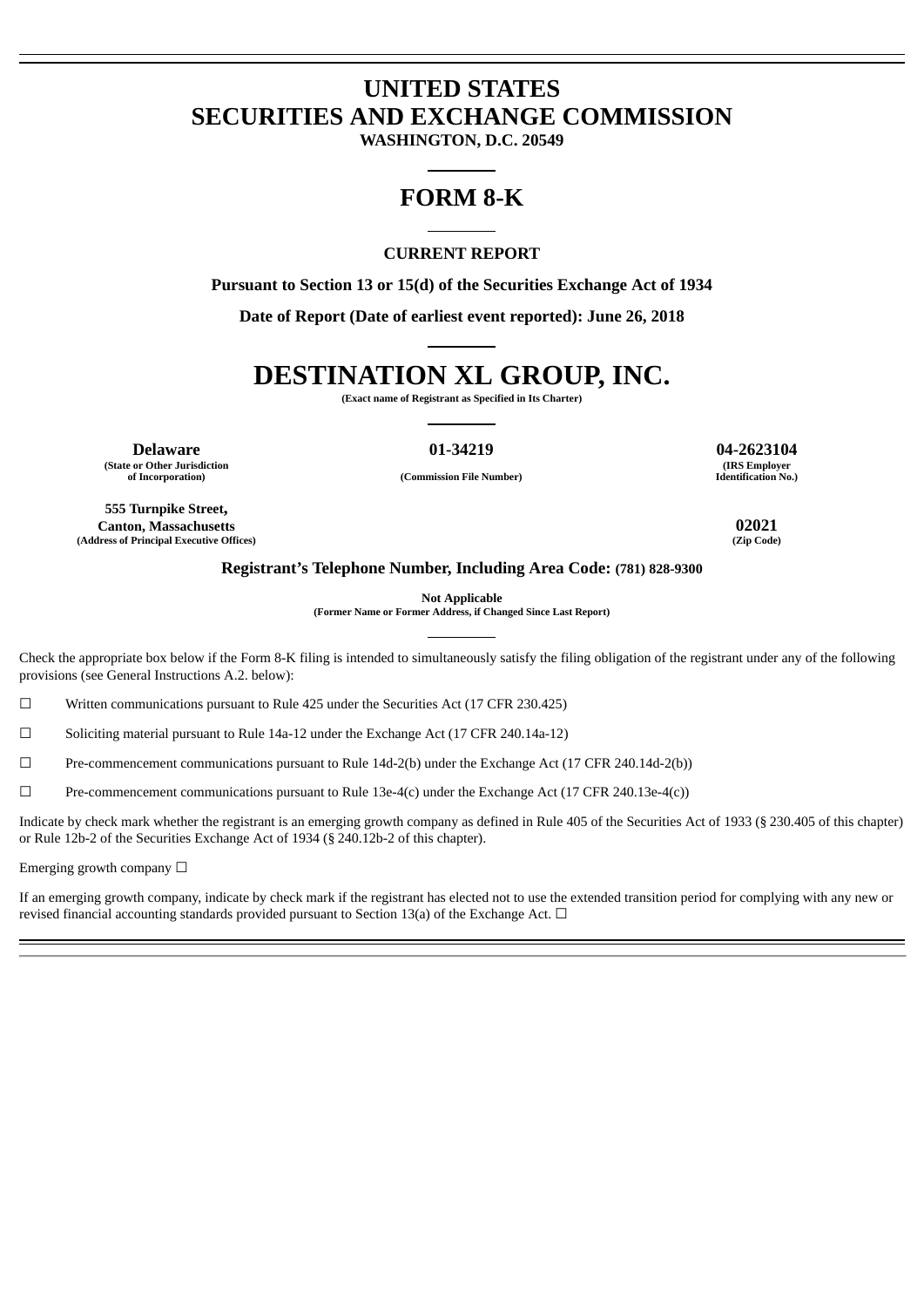### **ITEM 5.02 Departure of Directors or Certain Officers; Election of Directors; Appointment of Certain Officers; Compensatory Arrangements of Certain Officers.**

.

On June 26, 2018, Oliver Walsh notified Destination XL Group, Inc. (the "Company") that he would not stand for re-election to the Company's Board of Directors (the "Board") at the Company's Annual Meeting of Stockholders ("Annual Meeting") to be held on August 9, 2018 in order to focus on a new endeavor. Mr. Walsh's decision to not stand for re-election was not a result of any disagreement with the Company. Mr. Walsh will remain on the Board until the Annual Meeting.

```
2
```